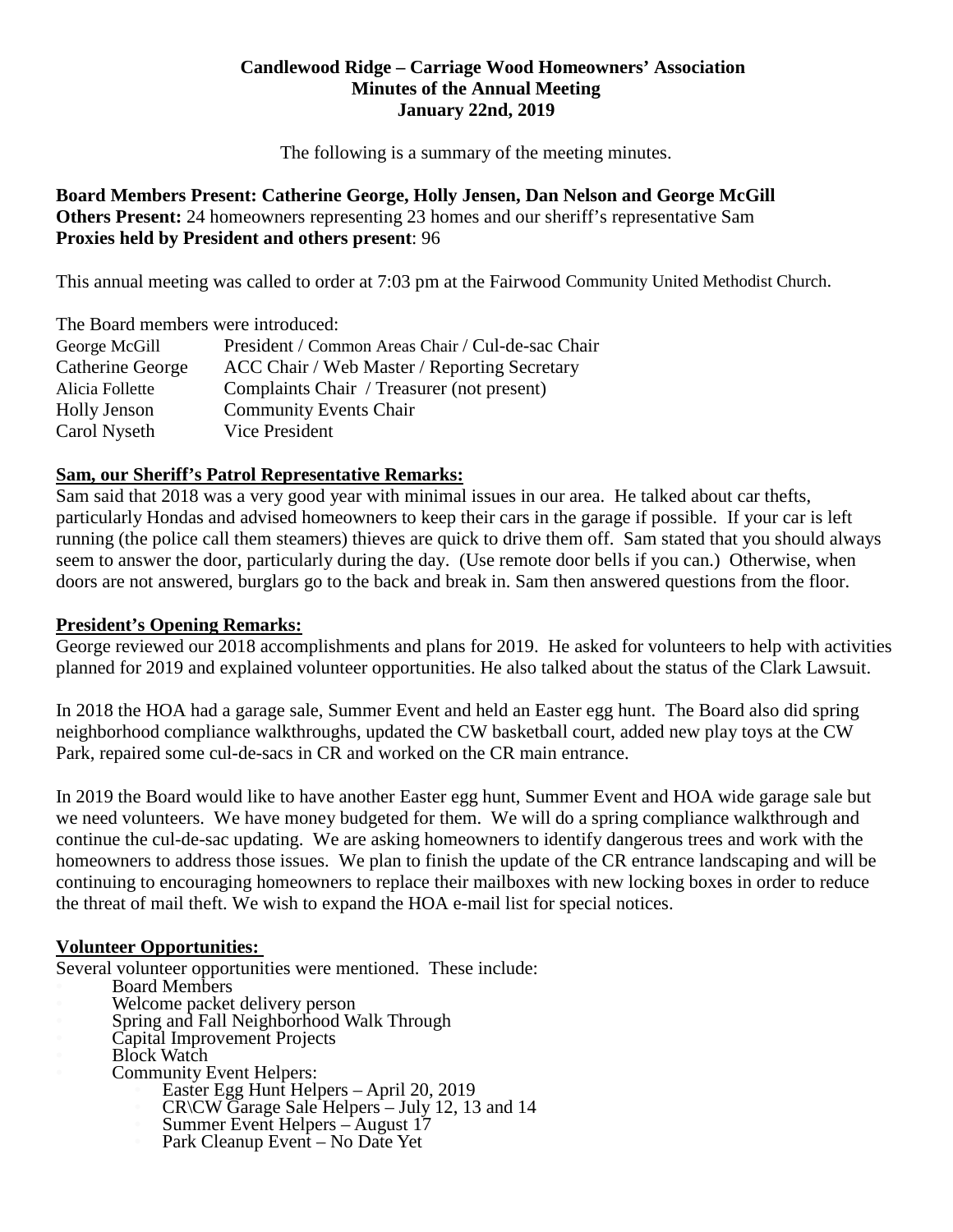# **Fire and Police Reports:**

Sam talked earlier in the meeting. There was no Fire Department representative.

# **Common Area Maintenance (CAM):**

George talked about the highlights of 2018's common areas issues.

- Routinely trimmed or removed branches and trees where required.
- Please notify us if you notice any dangerous trees or branches that you think are on HOA property.
- Please note: keeping street drains clear is the Homeowners responsibility, if you have a corner lot you are responsible for both the front and the side.
- King County Sheriff Patrols paid by the HOA are coordinated through CAM. Contact us if you think an area needs patrolling.
- Routinely inspected all Playground Equipment.
- 2019 will be year 2 of our 3-year contract with Canber, our landscape company. We have added to this contract - maintenance of the sidewalk on Petrovitsky from the 1st CW Entrance West about 200ft to the second street light.

On recommendation of the CW Park Committee we did quite a bit of work at CW Park this year.

- One was adding a wooden shed with a combination lock for storing equipment, contact me for the combination. – Holly will give a full report of what all was done in her report.
- We continue to have Canber do yard maintenance at a vacant house in CR. These costs are being added to the lien.
- We did extensive barking of the Common Areas this year The Candlewood Ridge entrance, both parks at CR, all along the sidewalk on 159th Ave. We also did all 18 Cul de sac Islands in CR and the 3 retention pond frontages.
- The timer for the sprinkler system at both CR Parks was not working correctly when we turned it on in June. We will have to replace soon as it is very old, and several parts are rusted.
- The final water bill for Aug. and Sept. for CW Park was very high. Some was due to the extra sprinklers we added around the new BB court and that we had those on every day for 3 weeks to get the new grass established and we had one bank of sprinklers on during the entire Summer Event. It was still very high so we may have leaks – I will have Canber check completely when we turn on the water this summer.
- A car hit the center island blocks at the CR Entrance. There were no witnesses so the HOA had to pay to repair \$350.
- We also had another car do damage at the CR Park near the corner of 159th and SE 179th. It went up onto the sidewalk hit and moved two large rocks, destroyed the Garbage can and the Mutt Mitt post and container. We have had no luck finding the owner to get reimbursed so we will have to pay for that repair also.
- In June the Cul de sac committee did the yearly review of the 18 Islands in the Cul de sacs in Candlewood Ridge. It was noted that 4 Islands needed maintenance and 2 Islands had 1 dead tree in each. I contacted Canber and they took care of it.
- Two Cul de Sac were repaired in 2018. Both are located on SE 178th Pl. in Div. 2 , on opposite sides of 157th Ave SE.
- In one Island we had 1 tree removed and a very large Juniper bush removed as well as the roots and stump. In the second Island we had 2 trees removed as well as the stumps and roots. During stump removal they uncovered and disturbed a Sewer vault . CRW&S came out and repaired. I asked if I gave them the addresses of all 18 Islands if they would come out and identify those that have Vaults in them – they said that was a great idea and that was done in late August and they provided us with a list of where each vault is in all 18 Cul de sacs. We are still going to contact them as well as 811 for any future work.
- Superior Asphalt came out and removed curbing, roots, and dirt to make the Islands smaller. Crushed rock was added, compacted and then new asphalt. Curbing was installed the next day. Total cost for both Islands came to \$13,777.50.
- Please note that the HOA will provide up to \$100 for plantings if the HO's want to do the work and water them. Nothing that will grow taller than 10 ft will be allowed.

# **Community Events Report:**

Holly talked about the events held in 2018 and plans for events in 2019. She showed pictures of past events and acknowledged past volunteers' help and asked for help in 2019.

# **Carriage Wood Park Improvement Project Report:**

Holly talked about the problems with the CW Park: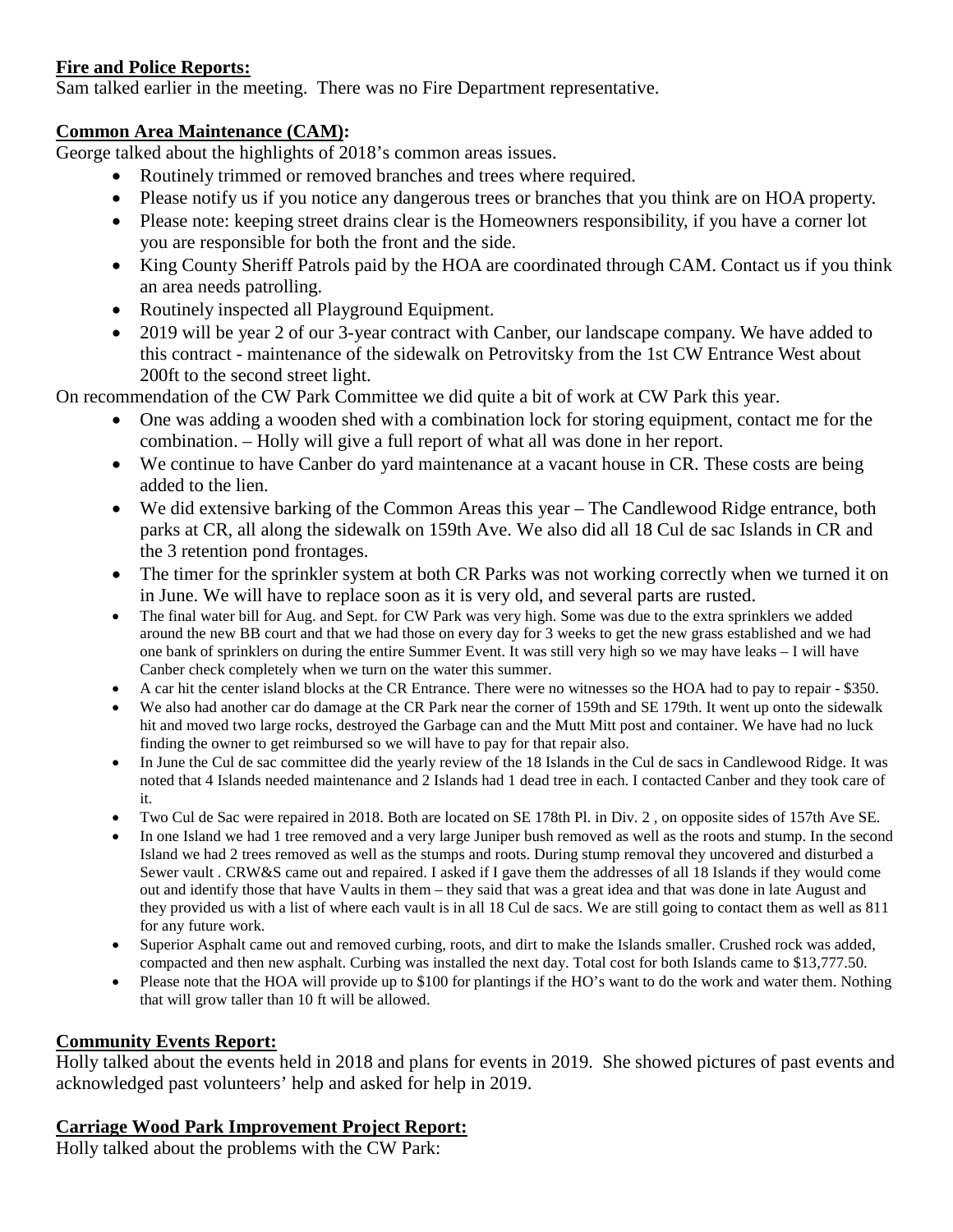The old Seesaw was very tight and did not bounce or move enough. Only adults could get it to bounce. Kids rarely played on it. We tried loosening it, but that only made it swing laterally and look lopsided. We decided to replace it with a new seesaw. The Merry-go-round was the only toy on the lower play area and wasn't drawing a lot of kids. The governor on the toy was too tight. We loosened the governor and decided to place two new toys next to it.

The basketball court was badly cracked and uneven. The edges of the cement were exposed and caused unnecessary injuries. The backboard and hoop needed replacing. The pole that remained of the second hoop was still standing at the opposite end.

The improvements were done in phases:

Phase 1: Replace existing Seesaw and add a Spinner and Rocking Toy. Pictures show the new toys.

Phase 2: Replace existing Basketball Court with new Sport Court. Pictures show the new court.

The result is that the park is now enjoyed by more neighborhood kids and adults, alike. Younger children play on the new toys, older kids play on the basketball and pickleball courts, and adults are enjoying the pickleball court. Both the play equipment and sport court are open to the community and provide opportunities for youth and families to meet and connect with neighbors! Parents can meet and visit or play with their children. It also encourages everyone to be active outside in the fresh air and sunshine. These improvements have been wonderful for the health and happiness of our community!

Play Equipment Costs \$6,795.80 Kompan Equipment 2,699.16 Highwire Wood Fiber, blowing, border 1,889.64 CME, removal of old equipment, storage of new equip, installation of border timbers, install new equip 1,633.50 Canber prep work

-------------------

\$13,018.10 Play Equipment

Sports Court Costs \$34,485.00 Court Games materials and labor 1,063.70 Canber irrigation around new court

-----------------

--------------------

\$35,548.70 Sports Court

Storage Shed Costs \$ 461.99 Shed 196.08 Install and Lock

\$ 658.07 Storage Shed

Total Cost of Park Improvement \$13,018.10 Play Equipment \$35,548.70 Sports Court \$ 658.07 Storage Shed

----------------- \$49,224.87 Total Cost

Total Net Cost of Park Improvement The cost was offset by: \$2,500.00 King County grant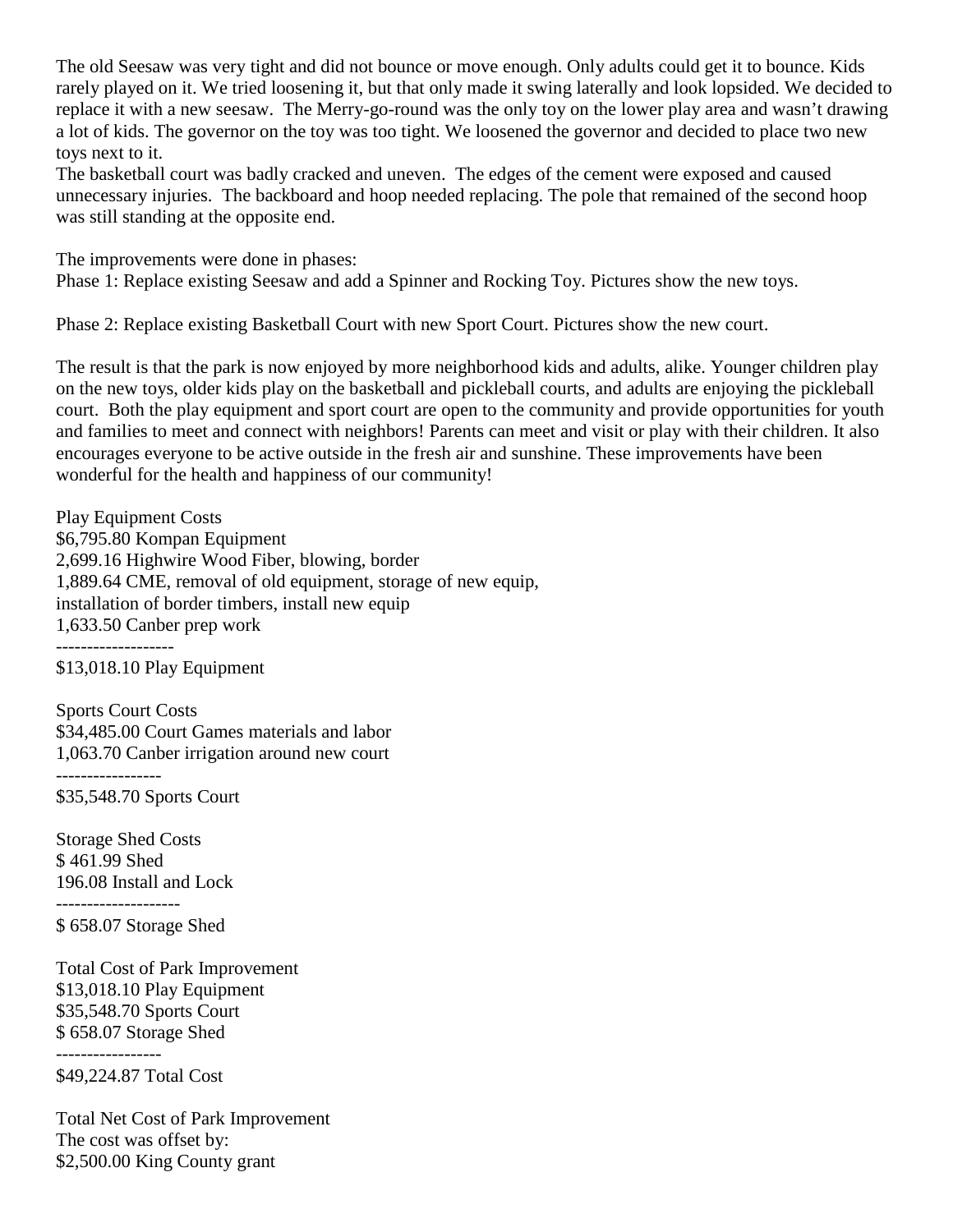\$ 500.00 gift from Rosie Rourke (realtor)

---------------

\$3,000.00

\$46,224.87 - Total Net Cost for CW Park improvements

#### **Architecture Control Committee (ACC) Report:**

Catherine explained what projects need an ACC approval and how to contact the ACC. She reported on what ACC requests had been received in 2018.

Projects that need Architectural Control Committee (ACC) approval:

- roof replacement
- exterior painting
- window replacement
- fencing
- decks
- driveway repair/replacement
- major landscaping
- sheds
- mailboxes
- any additional exterior projects
- Emergency requests will be handled as quickly as possible.

• ACC Requests must be received in writing and have an ACC request form attached to it. A form must include a valid phone number, name and address.

• Please allow at least 30 days before your project begins to get approval!

• All requests may be submitted via E-Mail except for paint as they require physical paint samples (actual paint chips).

Number of Request for 2018

| January - March        | 14     |
|------------------------|--------|
| April-June             | 61     |
| July-September         | 53     |
| October-December       | 19     |
| <b>Total Requests:</b> | $147*$ |

\* Of all of the ACR requests received, only 5 were denied

#### In 2018, we had 158 requests processed

Our website (www.crcwhoa.org) provides access to the ACC Request Form and all ACC related Homeowner's Association information. You can print or download a copy of the ACC Request Form and the ACC Rules & Regulations from the website.

For questions regarding ACC Projects, the ACC Chairman can be reached at: architecture@crcwhoa.org or by leaving a telephone message at 425-738-8611 ext 30. This is an unattended voicemail box and the ACC Chairman will call you back. It is recommended that you contact the ACC Chair again if you have not received any feedback on your written request within 20 days of mailing it to the Association or 14 days of e-mailing it.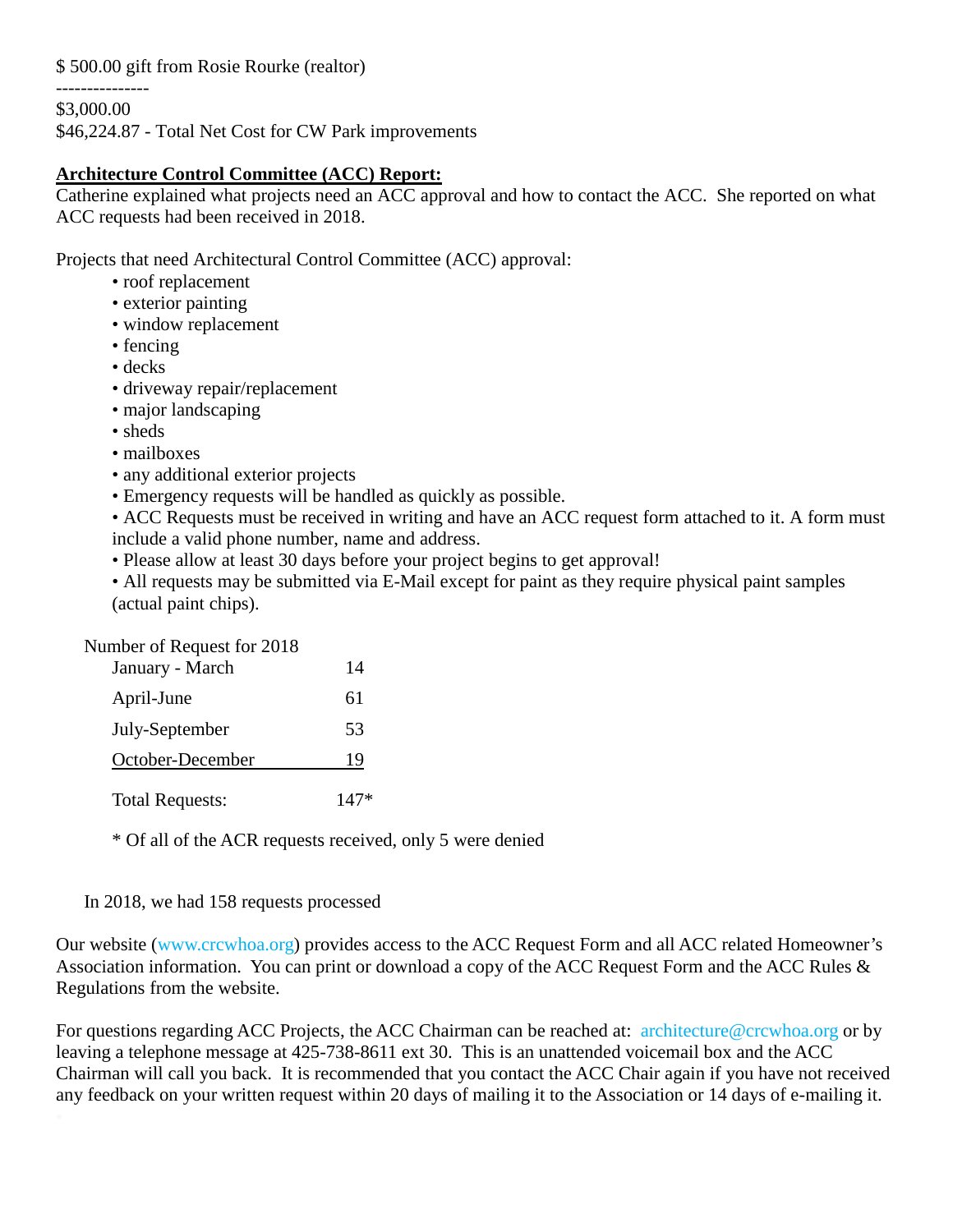Contact the ACC Chair for emergency projects, and give your phone # or email address and state the type of emergency. The ACC will make a concerted effort to expedite the handling of all emergency requests. (If possible use e-mail rather than voice mail or U.S. Mail for speed.)

Our CC&Rs and Rules and Regulations clearly state that exterior projects such as roofs, house painting (even if you are painting the house/garage the same color), windows, fencing, decks, driveways, major landscaping and decks/patios require the submission and approval of an ACC request before commencing the project. The ACC has up to 30 days to respond to an ACC request, but tries to respond much sooner than that. Our goal is to approve\disapprove in less than 14 days.

Please note the following:

All ACC requests must be received in writing or as an attachment to an e-mail, on the ACC Request Form, at least 30 days before the project begins! Mail them to CR/CW HOA, PO Box 58397, Renton, WA 98058. Emailed ACC Request Forms are not accepted for projects involving paint. ACC requests must be on the proper form, be signed and have a valid phone number. If for paint, they must indicate where the paint will be used (body, trim, garage door, front door, ...).

# **Complaints and Compliance Report:**

Alicia was unavailable due to an emergency in her family. Catherine filled in for her and talked about the 2018 aesthetics standards mailing as well as the postcard process. She talked about the follow up planned for the spring of 2019. She noted that this does not replace the complaints process.

Catherine reviewed the current complaints process and where to get information on filing a complaint.

Review of 2018 complaints received:

- Vehicles (7) Recreational/ illegally parked / no tabs, etc.
- $\Box$  Aesthetics (22) Upkeep of home/yards
- Garbage/ Recycle bins (17)
- Other  $(5)$

Noise / overhanging trees or branches / general neighbor issues / BB hoop

# **Treasurer's Report:**

George discussed the current fund balances, the 2018 budget and how we did against it. He showed the following information:

- The 2018 Finance Statement
- The 2018 Capital Improvements Statement
- The Fund Balances as of  $12/31/2018$
- The 2019 Budget
- The 2019 Proposed Capital Improvements

# **Nominations for new Board Members**

There are two Board member slots open. Both of the two Board members whose terms are expiring are willing to serve another term. The nominating committee (Catherine is chair) did not have any proposed nominees. One was willing to volunteer to join the Board from the floor. She was nominated and seconded. We decided to forgo the secret ballot process and voted via a show of hands due to the three positions being unopposed. It was moved, seconded and passed to re-elect George and Carol and to elect Anna to one of the open slots. If anyone is interested in joining the Board, please come to a Board meeting. The roles and responsibilities of Board members are posted on the web page.

**All Board members are expected to attend each HOA monthly meeting and the Annual Meeting, and give their Monthly/Annual reports. Board members are also expected to help on various Committees and**